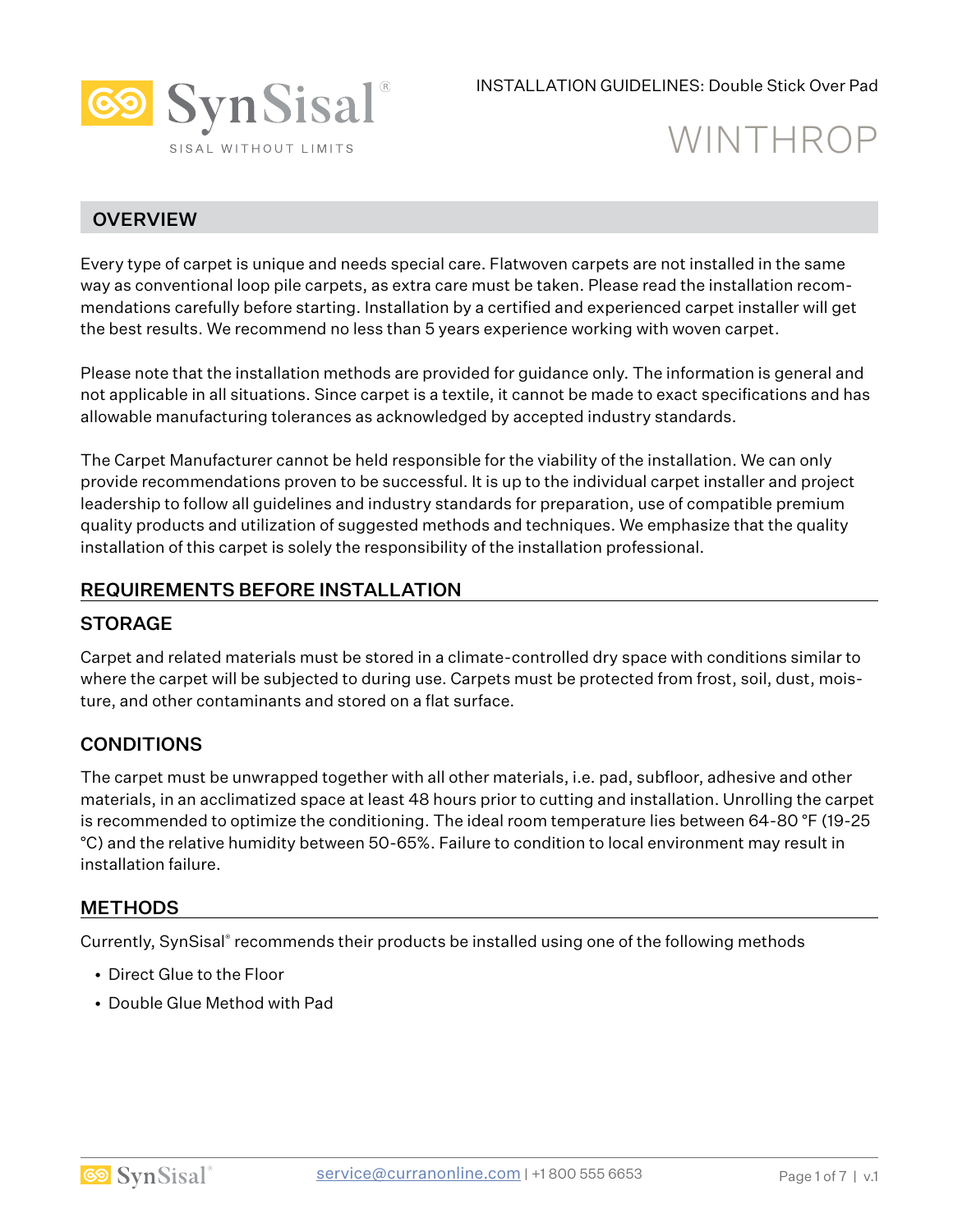## NOTEWORTHY

Please make sure that the carpet technicians are aware of and understand the content of the *SynSisal® Installation Guidelines* before starting the installation. In all cases, installers must adhere to the minimum standards as set forth in the CRI-104 Standard for Installations of Commercial Carpet In case of doubts or questions, please contact our Technical Advisory Team. For your convenience, more information may be found at www.SynSisal.com/technical

#### SUBSTRATE PREPARATION:

**A** Direct Glue Down and Double Stick Installations on Concrete A

Slab must be tested for moisture emissions prior to installation. Guidelines for the following tests must be followed. We strongly recommended that a qualified independent third-party testing agency be used for determining moisture and alkalinity conditions of a concrete slab well in advance of the installation, allowing time for corrective measures if necessary. Testing by an independent third-party specialist to determine installation suitability is a prudent and necessary safeguard for general contractors, owners, architects, and installation contractors to reduce the risk of concrete slab moisture related flooring failures. As a minimum, testing agencies or individuals are required to demonstrate verifiable experience in concrete moisture testing or be certified by a recognized organization.

## **TESTING**

The following represent acceptable test results and methods prior to installing SynSisal®:

• PH - Alkalinity

ASTM F710 Reading must be no greater than 10 with the ideal range of PH reading of 7-10

• RH - Relative Humidity Test Methods

ASTM-F2170 (Recommended) In-Situ Probe results no more than 60%

ASTM-F1869 Test Method Maximum Limit 3.0 lb/1000 ft2 (170 µg/m2 ) per 24 hr.

#### FLOOR PREPARATION

ASTM F710 Floor must be prepared to meet *Standard Practice for Preparing Concrete Floors to Receive Resilient Flooring*. The owner or general contractor is responsible for providing an acceptable substrate for the specified installation.

This includes, but not limited to following criteria:

- No cracks (in case of cracks, they must be patched and sealed properly)
- Unevenness must be repaired; the floor surface may not be rough and porous
- Residual adhesives and other soiling must be removed properly by mechanical method as noted below or completely encapsulated with an appropriate self-leveling material. Chemical stripping agents may leave residue, rendering new adhesive useless.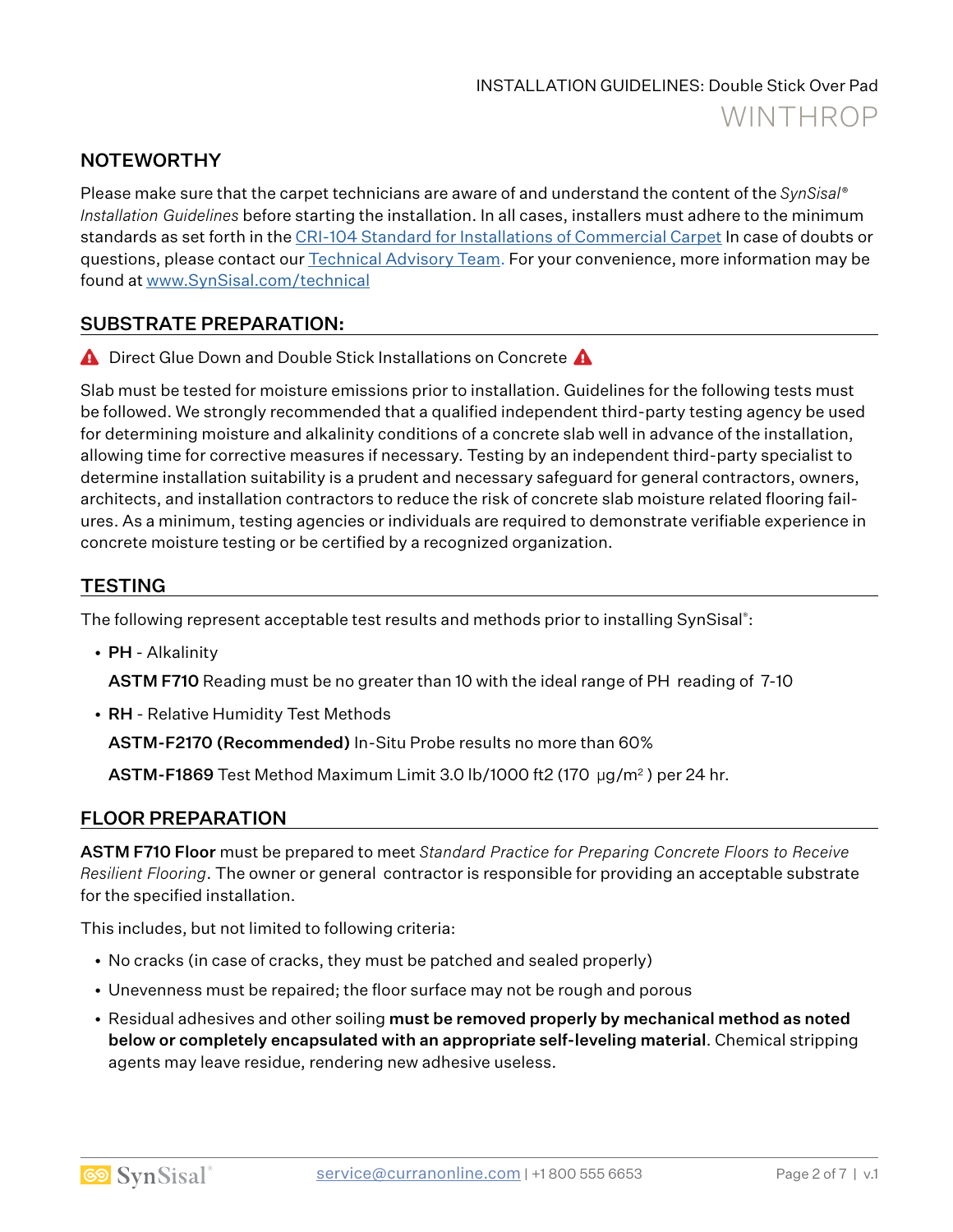#### **NOTE**

For specific instruction for preparing a floor or removing a preexisting flooring, please familiarize yourself with the Resilient Floor Covering Institute's document, *Recommended Work Practices for Removal of Resilient Floor Coverings*.

- The floor temperature is not less than 59 °F (15 °C)
- In case of radiant heat floors, the carpet may not be continuously exposed to a higher temperature than 85 °F (30 °C) to avoid changes in material stability.
- The subfloor must be clean and vacuumed (dust-free)

Carpet and pad are required to be installed over a properly prepared substrate that is suitable for the specific product and installation method selected. All cracks, holes and flooring irregularities are required to be repaired to ensure a flat, smooth substrate, prevent accelerated wear and telegraphing substrate irregularities.

## INSTALLATION FOR DOUBLE STICK OVER PADDING

CAUTION: Because significant differences exist in various carpet cushions, consult with the manufacturer of the cushion, and adhesive for recommendations regarding this installation method. Only materials specifically designed for this installation method may be used.

## FLOOR PREPARATION

The floor should be clean and free of dust, debris, and other contaminants. All loose tiles, boards, or fasteners should be removed or repaired prior to beginning the installation.

#### PADDING (Recommended underlayment: TredMOR2580)

PLANNING FOR SEAMS— Keep seams to a minimum. When possible, position seams so that:

- Cushion should be cut to the longest lengths possible and should run perpendicular to carpet seams.
- If this is not possible, parallel cushion seams should be off-set a minimum of 6" (15.24 cm) from the carpet seam.
- Seams should be butted with no compression or gaps
- Do Not tape or staple seams when installing Double Glue method

#### ADHESIVE USE AND SPECIFICATION (Required Adhesive: Chapco/Bostik)

#### CUSHION TO FLOOR \*\*Always refer to cushion manufacturer for product specific instructions.

The use of pressure-sensitive adhesive applied with a 1/16" or 1.5875mm (width) x 1/32" or 0.79375mm (depth) x 1/32" or 0.79375mm (spacing) U-notched trowel is suggested for attaching cushion to the floor. Make sure to observe the proper curing time (as indicated by the adhesive manufacturer's instructions) to allow the adhesive to "tack-up" sufficiently prior to laying in the cushion. Failure to allow for adequate adhesive setup may permanently bond the cushion to the floor, making removal unnecessarily difficult.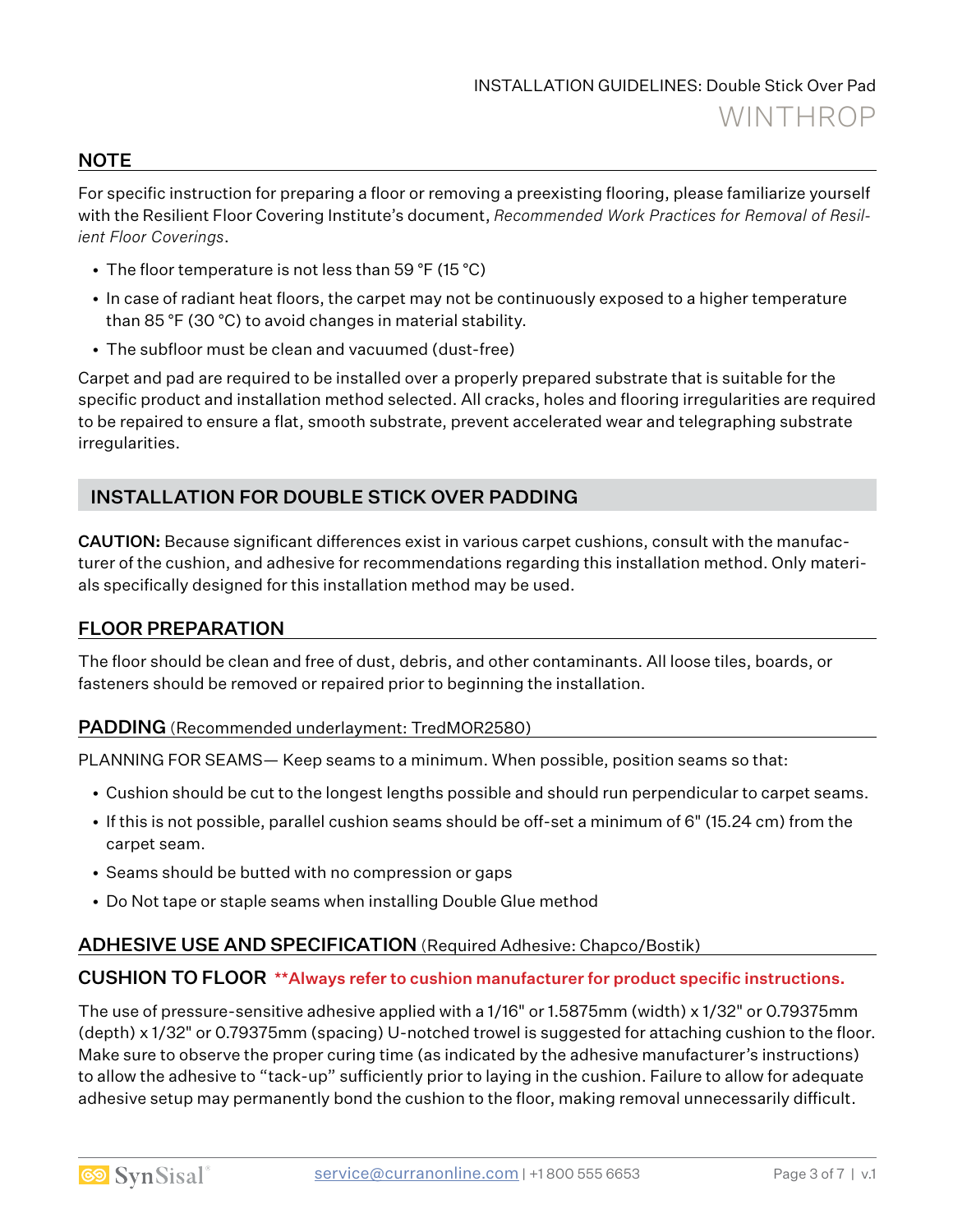## CARPET TO CUSHION

Only a premium-quality, multi-purpose adhesive must be used to attach the carpet to the cushion. Adhesive should be applied in sufficient amounts as to fill any recesses created by the carpet backing. A minimum U-notched trowel size of 1/8" or 3.175mm (width) X 1/8" or 3.175mm (depth) X 1/16" or 1.5875mm spacing is required. The effective spread rate should be between 5 and 8 square yards per gallon (22.65  $m<sup>2</sup>$  and 36.24 $m<sup>2</sup>$  per liter). Follow all instructions on the manufacturers label with regards to spread rate and proper open time. The adhesive should cover the underlayment completely including tightly to perimeter walls to prevent excess curling. 100% adhesive transfer is required for a proper installation.

#### SEAMING CARPET

- With SynSisal, we do not recommend head seams/cross joins.
- We do not recommend the use of seaming tape when installing with the double glue method

 When seams become necessary in doorways joining hall areas into adjacent rooms, ensure that the seam is directly underneath the center of the door when in the closed position. Take care to use a premium quality acrylic based seam sealer on both cut edges before seaming.

## CUTTING SEAMS PROPERLY: WINTHROP

A When cutting seams, be mindful of the quality of material you are working with. Always use sharp blades. Do not use hook blades, as they will cause excessive and unnecessary fraying.



Figure 1: Cut between Paired Loops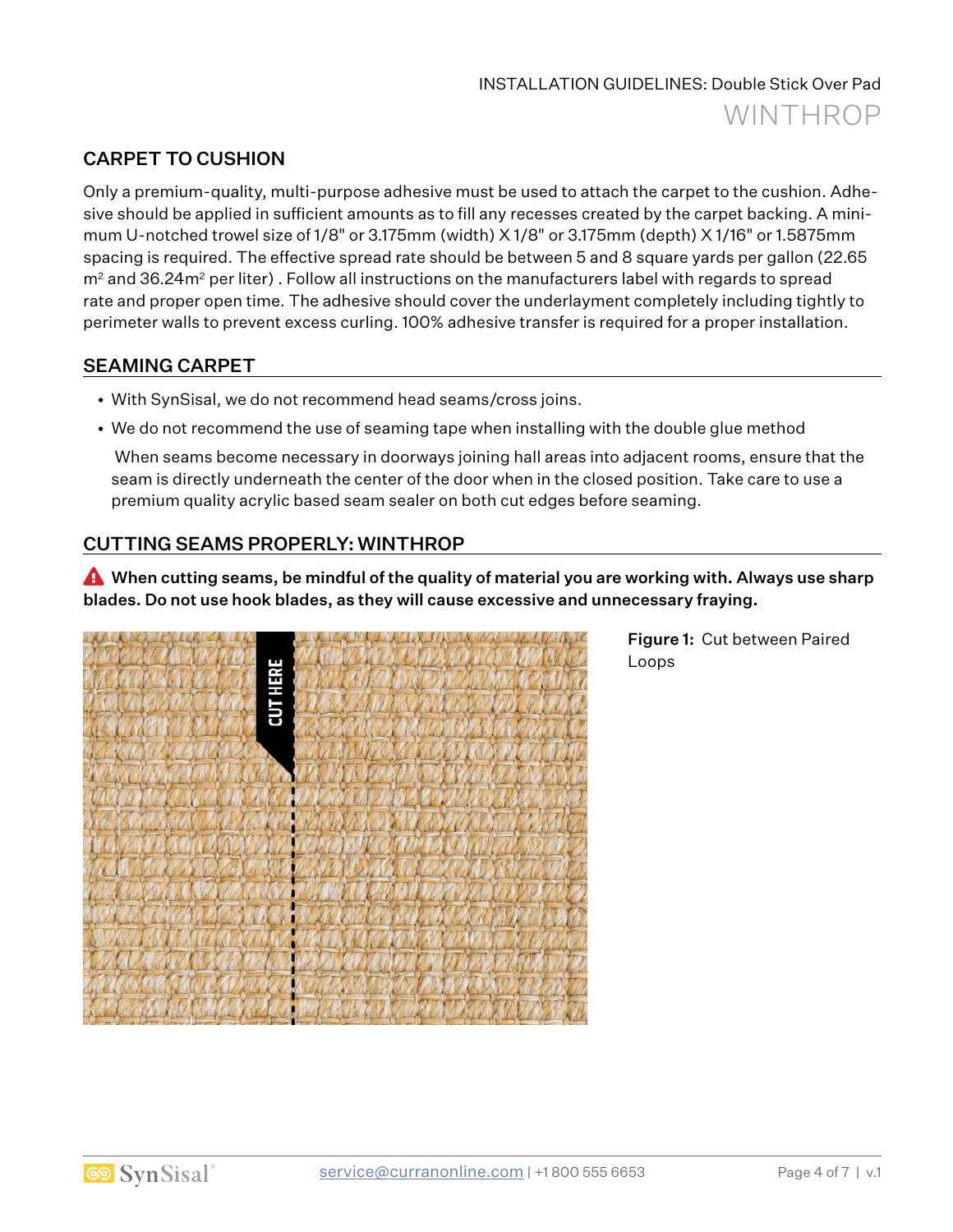

Figure 2: Take care to leave lower lockstitch on "good" side of seam

## PRIMARY SHEET

If possible given the layout, cut in approx. 1 inch (2.54 cm) from the factory edge using a top cutter along the row of weaving to ensure a clean cut seam. Follow the warp row of the weave precisely, to avoid fraying and loosening of the weave. Seal edge immediately using a premium quality edge sealer, to prevent loss of yarn and blossoming of weft yarn. NOTE: Cutting must be made exactly along the pile-warp yarn.

## SECONDARY SHEET

Following the same method as above, cut the adjoining breadth of carpet at the appropriate point, to ensure proper continuity of the weave repeat.

The nature of a backed carpet is such that a perfect pattern match will be less achievable with longer lengths of seams. This cannot be entirely avoided and, as with any backed textile, complete pattern match cannot be guaranteed.\*\*

\*\* Due to anomalies in the manufacturing process, or unavoidable job site situations, it may become necessary to trace cut secondary sheet to primary sheet across the warp yarns to achieve a tight-fitting seam. THIS SHOULD ONLY BE DONE IF IT BECOMES IMPOSSIBLE TO PLACE THE CUT EDGES TIGHTLY TOGETHER. If this becomes necessary, you must seal seams with ample seam sealer followed by a pinwheel or "porcupine" roller, to facilitate the blending of the face yarns within the seam.

When finished adhering the carpet, roll the full area of carpet with a minimum of 50 lb (22.7 kg) to maximum of 75 lb (34 kg) roller. Be sure to remove all trapped air bubbles. For the best result, the carpet should not be trimmed around the walls immediately after installing, but ideally wait for 24 hours to let adhesives dry, which allows for possible shrinkage. We recommend a wall base to be applied after all walls have been trimmed in, next to the wall.

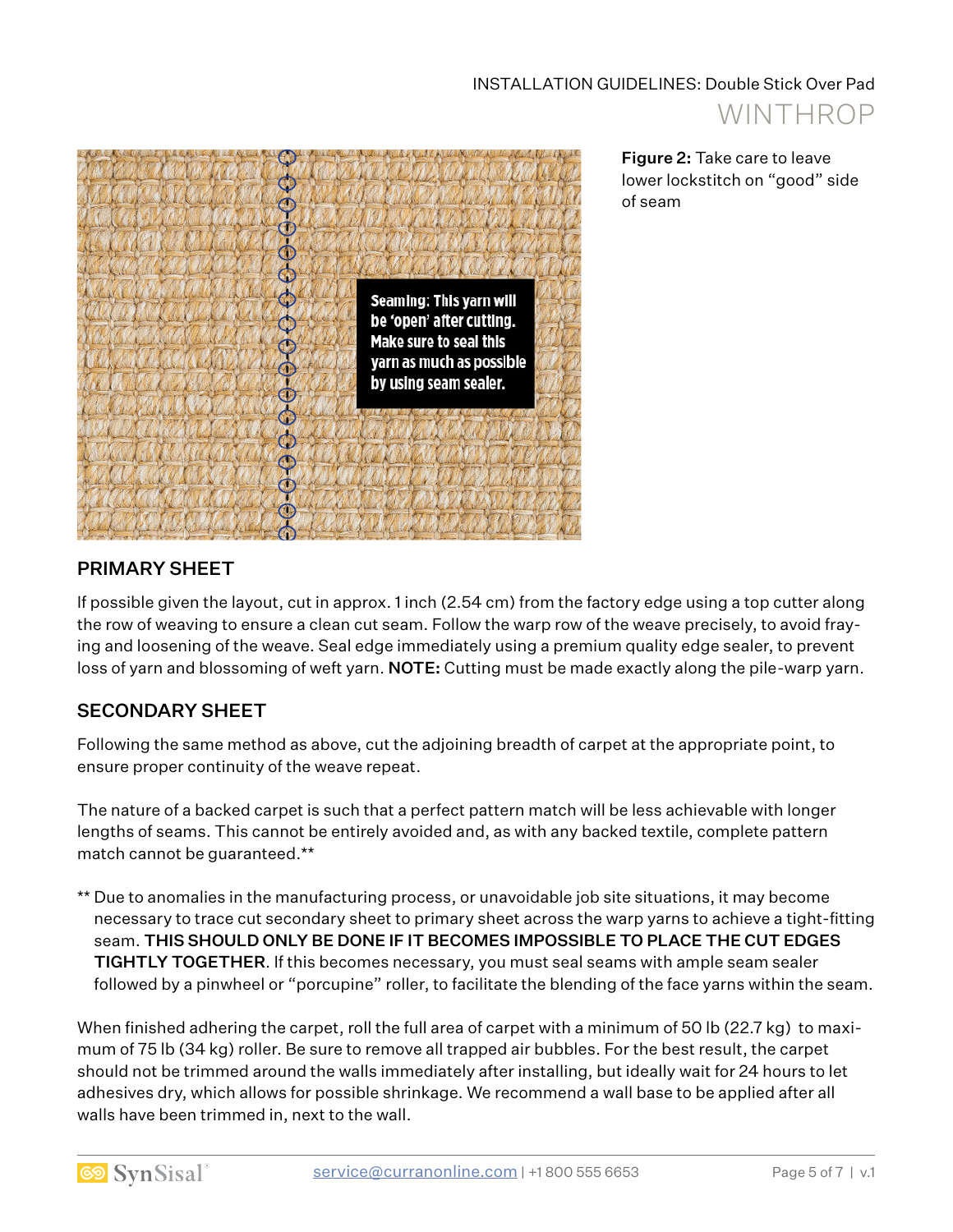## PERIMETER EDGE SEALING

It is absolutely critical that every exposed cut edge be sealed. For example; seams, door jams, around perimeter between pad and wall (if no base is present) and transition areas. Edge Sealer should be applied in sufficient quantity to seal edges and secure face yarns. Sealer should cover the thickness of the backing with minimal contamination of the face yarns.

\* Failure to properly seal all edges may result in edge fraying, delamination, pile loss, seam separation and possible trip hazards.

#### FINAL FINISH

The entire installation area should be left clean and neat, cleared of tools and waste. The carpet should be carefully inspected to ensure it is totally flat and free from air bubbles. Loose fibers should be removed and, if required, sharp napping scissors should be used.

#### DO NOT PULL LOOSE YARNS BUT RATHER, CLIP THEM AT THE BASE TO PREVENT RAVELING.



## GENERAL AFTERCARE – POST INSTALLATION

#### CURING ADHESIVES

It is recommended that pedestrian traffic be restricted to necessary installation personnel only for a minimum of 24-48 hours to allow adhesives to cure properly. Premature traffic may cause installation failure.

Restrict carpet exposure to water from cleaning or other sources for a minimum of 30 days. Room temperature should not fall below 50°F (10°C).

**DO NOT COVER COMPLETED AREAS WITH PLASTIC.** The newly installed carpet should be protected against damage and contamination from traffic and craftsmen of other trades. If protection of the area is necessary, be sure to use a breathable material, to allow moisture from the adhesive to escape. Otherwise installation failure may result. Take care not to use products that may cause a slipping or tripping hazard. Plywood, Masonite, pressboard or some other hardboard may be used, especially if exposed to rolling traffic.